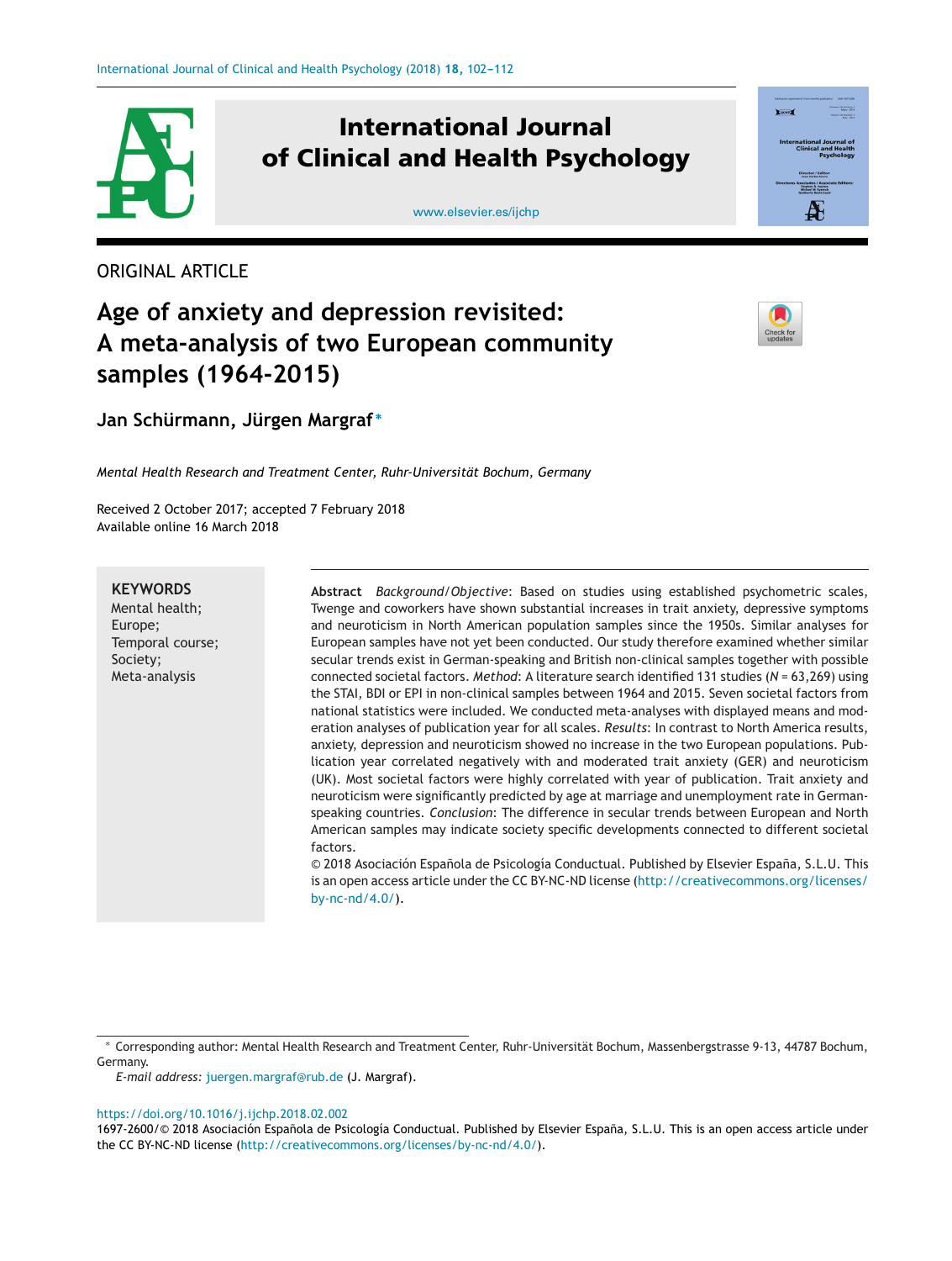**PALABRAS CLAVE** Salud mental; Europa; curso temporal; sociedad; meta-análisis

#### **Curso temporal de la ansiedad y la depresión: meta-análisis de dos muestras comunitarias europeas (1964-2015)**

**Resumen** *Antecedentes/Objetivo*: En base a estudios que usan escalas psicométricas establecidas, Twenge y colegas han mostrado aumentos sustanciales en la ansiedad rasgo, los síntomas depresivos y el neuroticismo en muestras de población norteamericana desde los años 1950. Análisis similares no se han realizado para muestras europeas. Este estudio examina si tendencias seculares existen en muestras no clínicas de habla alemana y británica, junto con posibles factores sociales conexos. *Método*: Una búsqueda de literatura identificó 131 estudios (N = 63.269) utilizando el STAI, BDI o EPI en muestras no clínicas, 1964-2015. Se incluyeron siete factores sociales de las estadísticas nacionales. Realizamos meta-análisis con medias y análisis de moderación del año de publicación para las escalas. *Resultados*: En contraste con los resultados norteamericanos, ansiedad, depresión y neuroticismo no han mostrado un aumento en las dos poblaciones europeas. El año de publicación se correlacionó negativa y moderadamente con la ansiedad (GER) y neuroticismo (UK). Ansiedad y neuroticismo fueron predichas significativamente por la edad en el matrimonio y la tasa de desempleo en los países de habla alemana. *Conclusión*: La diferencia en las tendencias seculares entre las muestras europeas y norteamericanas puede indicar desarrollos específicos de la sociedad relacionados con diferentes factores sociales.

 $\odot$  2018 Asociación Española de Psicología Conductual. Publicado por Elsevier España, S.L.U. Este es un artículo Open Access bajo la licencia CC BY-NC-ND ([http://creativecommons.org/](http://creativecommons.org/licenses/by-nc-nd/4.0/) [licenses/by-nc-nd/4.0/](http://creativecommons.org/licenses/by-nc-nd/4.0/)).

Everything was better in the good old days  $-$  in the minds of many people the modern world is characterized by insecurity. General media as well as academic journals frequently raise the question whether people's feeling of insecurity has increased over the years. Several authors claim that worries about overall security, job safety, finances and other social aspects grew in the 20th century (e. g., Beck, 1992; Rosen, 1998; Sloan, 1996). Such temporal developments could influence general anxious, depressive and neurotic traits. The examination of these traits in the general public is highly relevant since several studies have identified high trait anxiety, depressive symptoms and neuroticism to be predictors for psychological disorders, most commonly anxiety disorders and Major Depression (Hofstede & McCrae, 2004; Jenny, Pachur, Williams, Becker, & Margraf, 2013; Kotov, Gamez, Schmidt, & Watson, 2010; Lukat, Becker, Lavallee, van der Veld, & Margraf, 2017; Ormel et al., 2013; Schneider, In-Albon, Nuendel, & Margraf, 2013; Woud, Zhang, Becker, McNally, & Margraf, 2014; Zinbarg et al., 2016).

An outstanding study by [Twenge](#page-10-0) (2000) showed that anxiety and neuroticism in American students have constantly increased from 1952 to 1993, by evaluating publications that captured these constructs. Two other cohort studies by this author showed a significant increase in depressive symptoms and general psychopathology in the North American population over generations ([Twenge,](#page-10-0) 2015; Twenge et al., 2010). Other authors also found evidence for an increase in various mental health issues in adults in the U.S. (Newsom, Archer, Trumbetta, & Gottesman, 2003; Swindle Jr, Heller, Pescosolido, & Kikuzawa, 2000) and children and adolescents internationally (Bor, Dean, Najman, & [Hayatbakhsh,](#page-9-0) 2014). Furthermore, a current review demonstrated an increase of hopelessness in North American, Australian and European students [\(Lester,](#page-9-0) 2013). There is also evidence that societal factors are associated with the increase in the considered traits. Thus, anxiety scores are significantly correlated with feelings of threat, economic conditions and low social connectedness in the North American population [\(Brand,](#page-9-0) 2015; Clark, Georgellis, & Sanfey, 2001; Cruwys, Haslam, Dingle, Haslam, & Jetten, 2014; Twenge, 2000). Furthermore, an [increase](#page-9-0) in narcissism in the last decades was found which could be connected to the increase in anxiety and depression (Twenge, 2014; Twenge, Konrath, Foster, [Campbell,](#page-10-0) & Bushman, 2008; Twenge, Konrath, Foster, Keith Campbell, & Bushman, 2008).

In contrast, several studies did not show such temporal developments of anxious and depressive traits across cohorts [\(Achenbach,](#page-9-0) Dumenci, & Rescorla, 2003; Costello, Erkanli, & Angold, 2006; McMartin, Kingsbury, Dykxhoorn, & Colman, 2014; Twenge & Nolen-Hoeksema, 2002). Furthermore, there are only few studies that examined the development of these traits in other Western countries. We found six studies that examined temporal changes in Europe. Four cohort studies showed an increase in depressive symptoms in Belgium, a rise in depressive and anxious symptoms in English adolescents, as well as increased anxiety in Slove-nia and Finland over the last decades (Brault, [Meuleman,](#page-9-0) & Bracke, 2012; Collishaw, Maughan, Natarajan, & Pickles, 2010; Kozina, 2014; Lindfors, Solantaus, & Rimpelä, 2012). In contrast to these findings, Meertens, [Scheepers,](#page-9-0) and Tax (2003) showed no linear trend for depressive symptoms from 1975 to 1996 in the Netherlands. [Furthermore,](#page-10-0) higher depression was only related to groups of people with low income, long-time unemployment or who were not married [\(Meertens](#page-9-0) et al., 2003). Evidence by [Bremberg](#page-9-0) (2015) showed a country-specific increase of different mental health issues in Swedish adolescents, but not in the other Nordic countries or the Netherlands. Relating to pos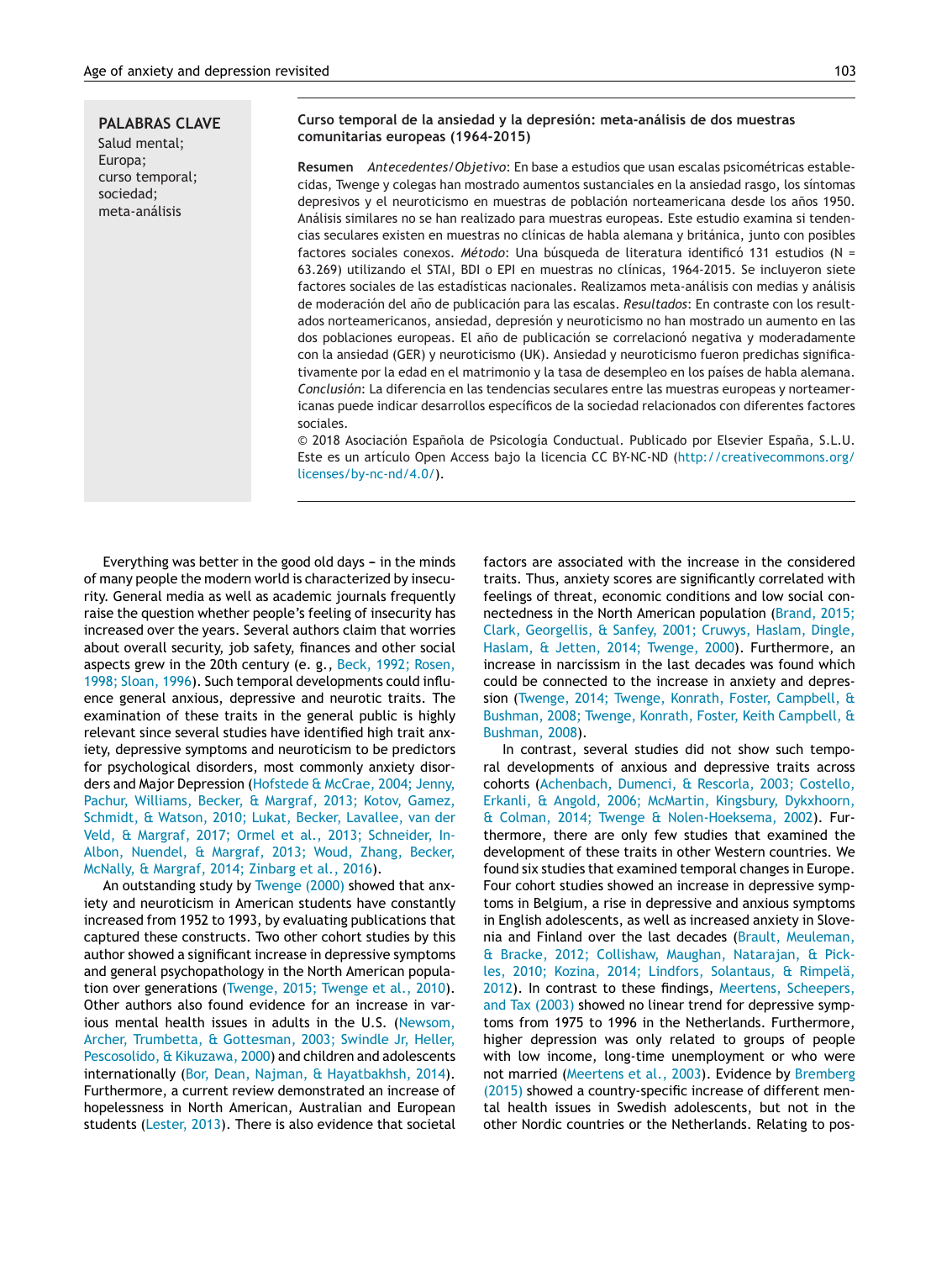sible societal factors underlying such linear trends, there are clear differences between European societies and the U.S., e. g. with respect to feeling of inequality, unemployment or criminality (Alesina, Di Tella, & [MacCulloch,](#page-9-0) 2004; Blanchflower & Oswald, 2004; Tonry, 2014).

An additional examination of the course of non-clinical anxious, depressive and neurotic traits is therefore necessary, especially for European populations. To our knowledge, no study has attempted to replicate the findings in Germanspeaking populations. This was the first aim of our study. In addition, we proceeded to analyze the temporal trend in the British population in order to compare effects between these different European countries. Therefore, this study analyzes publications using popular instruments to measure anxious, depressive and neurotic traits in German-speaking and British community samples over the period from 1964, when these instruments began to used in Europe, until 2015. Another aim of this study was to explore possible societal factors that are connected to the course of the traits, especially in a comparison between European and North American societies. Based on evidence from North America, we expected to find a similar rising trend in anxious, depressive and neurotic traits in the two European samples. Finally, we hypothesized that societal factors influence the increase in these traits in the examined European populations in a similar manner as in North America.

## **Method**

#### **Literature search**

We conducted a search for studies with commonly used instruments in German-speaking countries and the United Kingdom in the past decades. The most commonly used instruments are the State-Trait-Anxiety-Inventory (STAI), the Beck Depression Inventory (BDI) and the Eysenck Personality Inventory (EPI). Studies were identified through PsycInfo, PubPsych, Pubmed, Google Scholar and Web of Science using the following keywords:

STAI, State Trait Anxiety Inventory; BDI, Beck depression inventory; EPI, EPQ, Eysenck personality inventory, Eysenck personality questionnaire. Keywords were in German and English translations. We also used sample means displayed in the manual of the first version of each scale, if available. The search was done by two independent evaluators. Table 1 shows coefficients of interrater reliability.

#### **Inclusion criteria**

Studies that captured community samples from Germany, Austria, Switzerland and England were analyzed. We included studies if they fulfilled specific criteria. Studies must provide means in one of the used scales. Furthermore, standard deviations of respective means and sample sizes must be displayed. Probands needed to be at least 18 years of age. Some studies, which have also evaluated slightly younger probands, were included when the majority of the sample was adult. Persons with psychological disorders, severe physical illnesses, upcoming surgeries and pregnant women were excluded. Healthy control groups were included if the study showed separate means. Studies

| Table 1<br>Kappa-coefficients of interrater reliability. |     |          |      |             |
|----------------------------------------------------------|-----|----------|------|-------------|
| Variable                                                 | n   | $\kappa$ | SE   | 95% CI      |
| Study selection                                          | 217 | 0.88     | 0.03 | $.81-.95$   |
| Publication year                                         | 131 | 1.00     | 0.00 | 1.00        |
| Country                                                  | 131 | 1.00     | 0.00 | 1.00        |
| Sample                                                   | 131 | 0.89     | 0.02 | $.83 - .94$ |
| Age                                                      | 106 | 0.97     | 0.01 | $.94 - 1.0$ |
| Gender distribution                                      | 116 | 0.91     | 0.02 | $.85-.96$   |
| Means <sup>a</sup>                                       | 131 | 0.94     | 0.02 | $.90 - .98$ |
| SDs <sup>a</sup>                                         | 131 | 0.94     | 0.02 | $.90 - .98$ |

*Note*.  $a =$  averaged across all scales;  $n =$  case size;  $\kappa =$  Cohen's kappa-coefficient; SE = asymptotic standard error;  $95\%$  CI = confidence interval of kappa-coefficient; study selection = inclusion/exclusion of studies.

were excluded if they only displayed means after manipulation such as stress induction. Separate baseline scores were included. If a study displayed means of more than one group, a weighted mean was calculated with the sample sizes of the respective groups. Studies were controlled for doubling and sample overlap. Studies that applied parts of a sample used in another study were excluded.

Data collection yielded 131 studies. Of those, 52 studies displayed means of the STAI (44 GER, eight UK), 46 displayed means of the BDI (24 GER, 22 UK) and 33 displayed means of the EPI (11 GER, 22 UK). A flow diagram of the selection process is shown in [Figure](#page-3-0) 1.

## **Scales and transformation**

State-Trait-Anxiety-Inventory. The STAI (German Version: Laux, [Glanzmann,](#page-9-0) Schaffner, & Spielberger, 1981; English Version: [Spielberger,](#page-10-0) Gorsuch, & Lushene, 1970) is an instrument with two separate versions to measure anxiety as a state and a trait construct. Each version contains 20 items and is rated on a 4-point Likert scale from one to four. The sum score for all items was determined. Only the trait version was used in this study.

Beck Depression Inventory. The first version of the BDI (German Version: [Hautzinger,](#page-9-0) Bailer, Worall, & Keller, 1994; English Version: Beck, Ward, [Mendelson,](#page-9-0) Mock, & Erbaugh, 1961) is an instrument to measure depressive symptoms and their severity. It contains 21 items that are rated on a 4-point Likert scale from zero to three. The sum score for all items was determined. The included studies had used different versions of the BDI (like the BDI-I, BDI-II and short-forms). Excluding the varying versions of BDI would have lead to a great loss of data, therefore, we decided to take the BDI-I as a reference and transform the other scales to its format because all scales used items based on the BDI-I. Therefore, all sum scores were transformed into a 4-point Likert scale and divided by the number of items. In the following, these scores are named BDI-total. The same transformation was executed for the standard deviation scores of all versions of the BDI.

Eysenck Personality Inventory. The first version of the EPI (German version: [Eggert,](#page-9-0) 1974; English version: [Eysenck](#page-9-0) & Eysenck, 1964) is an instrument based on two personality traits: extraversion and neuroticism. Each trait has a scale of 24 items that are answered with yes or no, where a positive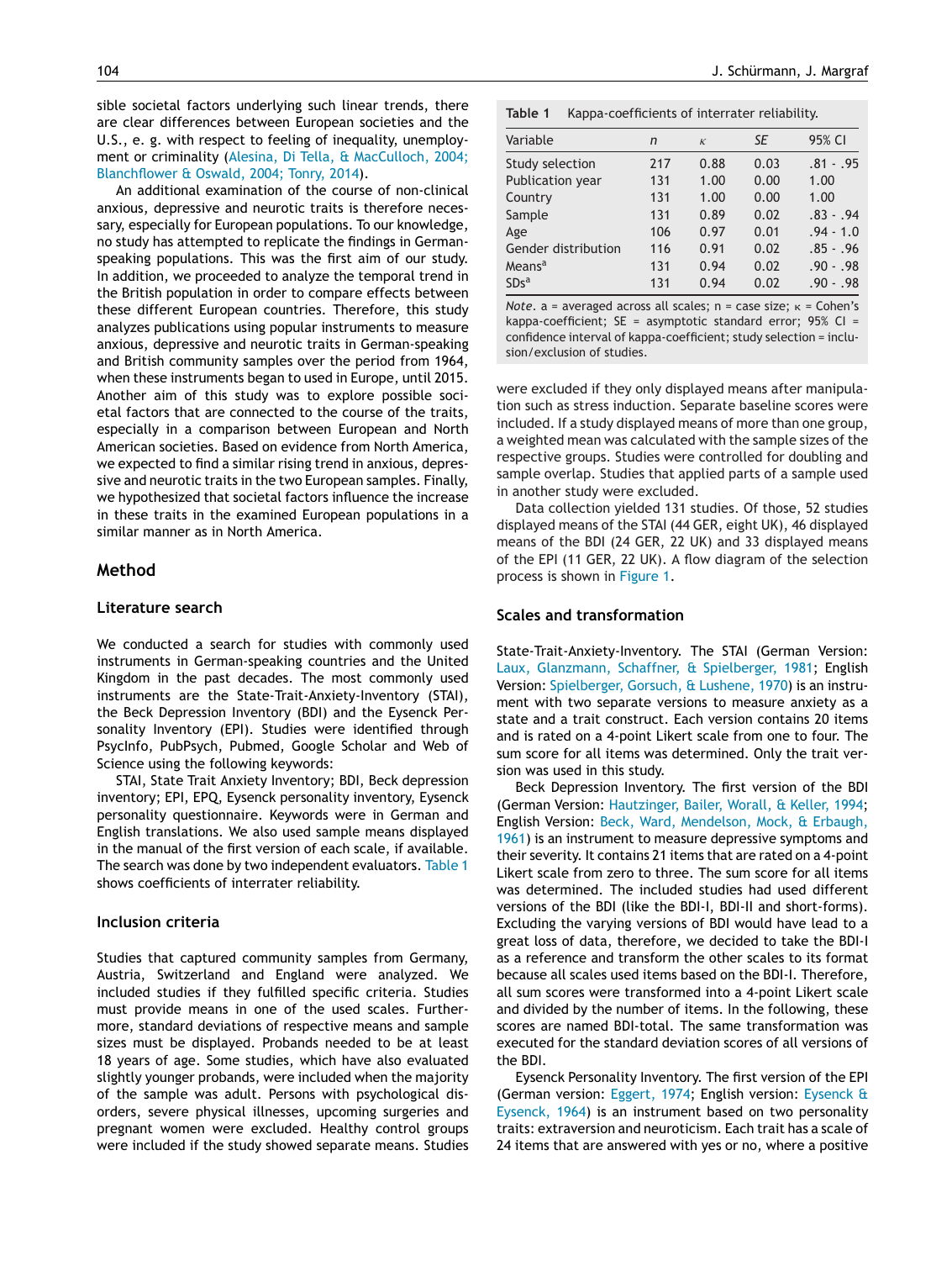<span id="page-3-0"></span>

**Figure 1** Flow diagram of included and excluded studies for the meta-analysis. Figure was adapted from Moher, [Liberati,](#page-9-0) Tetzlaff, Altman, & PRISMA Group (2009).

answer signifies one point on the scale. Points are summed for each scale. In this study we only used the scale for neuroticism.

### **Societal factors**

We searched for several official statistics in Germanspeaking countries and the UK that had shown an association with the temporal development in other studies ([Gentile,](#page-9-0) Twenge, & Campbell, 2010; Twenge, 2000). Because this analysis contained only a few studies from Austria and Switzerland, we decided to use the statistics from Germany and the UK. German statistics are published by the following national institutions: Statistisches Bundesamt, Bundesagentur für Arbeit, Bundeskriminalamt (Federal Office of Statistics, Federal Office of Employment, Federal Office of Justice). Statistics for the UK are published by the following institutions: Office of National Statistics, International Monetary Fund, Eurostat, World Health Organization.

We found seven factors that are available in both countries for a period of at least 20 years. Selected factors were: rate of marriages, age at first marriage for females and males, rate of divorces, total rate of living births, unemployment rate, general criminality based on all registered offenses, rate of suicides. Each factor was based on a one-year statistic. Time periods for each factor are displayed in [Table](#page-4-0) 2.

#### **Sample description**

The included studies provided a sample of 63,269 persons (*n*STAI-GER = 6,490; *nSTAI-*UK = 724; *n*BDI-GER = 18,452; *n*BDI-UK = 6,467; *n*EPI-GER = 1,505; *n*EPI-UK = 29,631). About 116 studies reported numbers of female/male participants. The proportion of sexes is balanced with 25,626 females and 28,043 males. 109 studies reported the age of probands (*M* = 29.80,  $SD = 9.50$ , Range  $18-60$ ).

#### **Statistical analyses**

All analyses were conducted using SPSS, version 23 (IBM Corporation, statistical package for social science) and R©, version 3.3.2, package: metafor. Descriptive statistics of included studies and participants were calculated. Cohen's kappa-coefficients for overall study selection, as for various values (publication year, country, sample size, age, gender distribution, means and standard deviations of scales) were computed. To examine biases in the included studies, funnel plots (z-scores of means on the x-axis, standard error of means on the y-axis) were displayed. Egger's tests of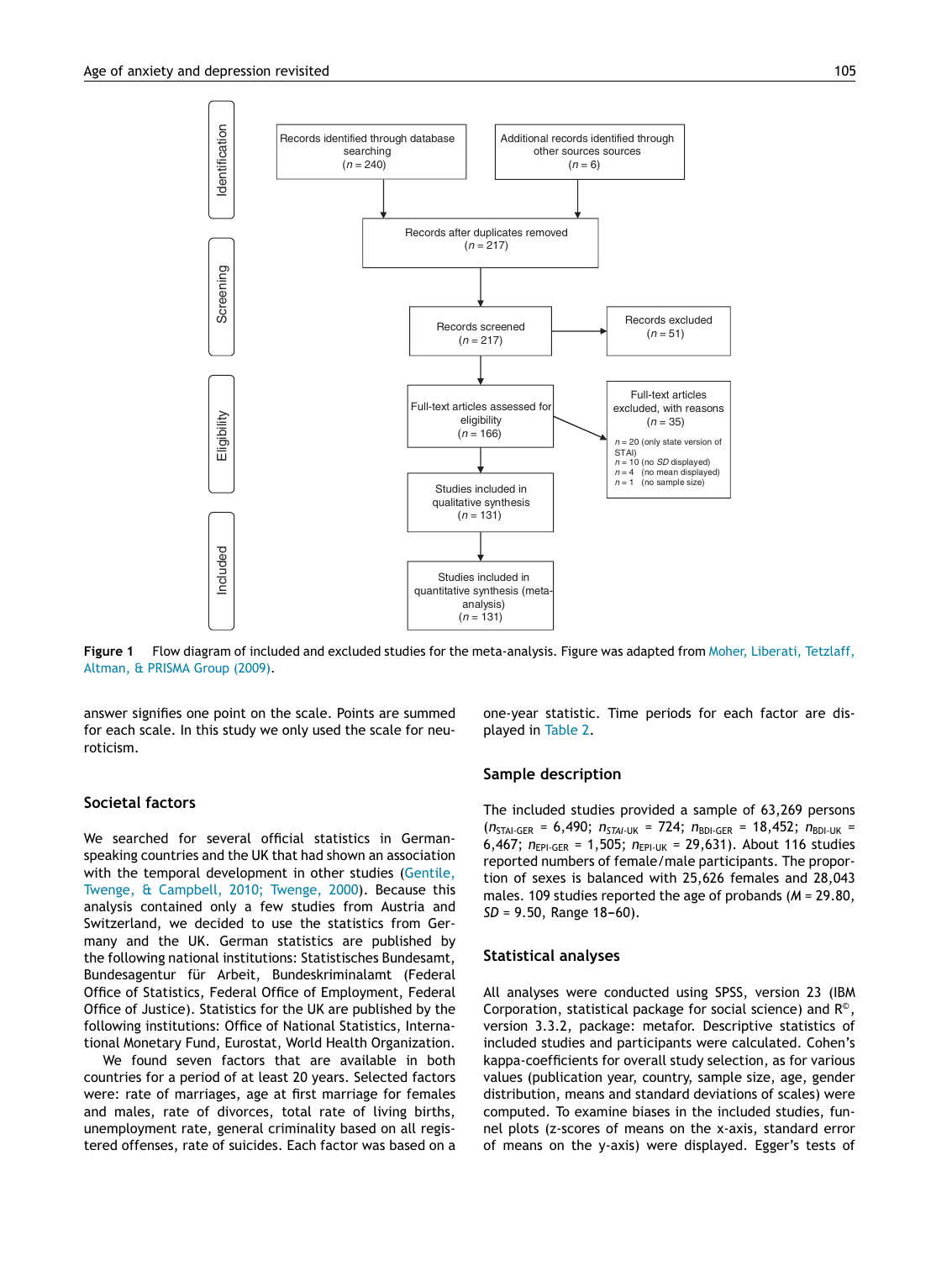<span id="page-4-0"></span>

|          | Table 2 Available time periods for scales and societal |  |  |  |
|----------|--------------------------------------------------------|--|--|--|
| factors. |                                                        |  |  |  |

| Variable          |            | Period    |
|-------------------|------------|-----------|
|                   | <b>GER</b> | UK        |
| <b>STAI</b>       | 1989-2014  | 1996-2014 |
| <b>BDI-total</b>  | 1990-2014  | 1994-2015 |
| <b>FPI</b>        | 1964-2012  | 1975-2012 |
| Marriage rate     | 1950-2014  | 1955-2014 |
| Age at marriage   | 1950-2014  | 1970-2014 |
| Divorce rate      | 1960-2014  | 1955-2014 |
| <b>Birth rate</b> | 1950-2015  | 1950-2015 |
| Unemployment rate | 1980-2015  | 1955-2015 |
| Criminality       | 1991-2015  | 1991-2014 |
| <b>Suicides</b>   | 1980-2014  | 1981-2014 |

*Note*. GER = indices in German-speaking countries, UK = indices in the United Kingdom.

funnel plot asymmetry with standard error of each mean as predictor were conducted for each scale and tested to the significance level of  $\alpha$  = .05.

Mean scores of each scale were calculated for Germanspeaking countries and the UK. To compare scores between countries, we conducted meta-anovas with a random-effect model and restricted maximum-likelihood estimation and tested the nominal country variable as a moderator on mean scores in form of a Wald-type test with the significance level of  $\alpha = .05$ .

To examine trends of the existing traits over time, we conducted a meta-analytic random-effect model with restricted maximum-likelihood estimation for each scale respectively. Therefore, effect sizes were defined as means of each study. Then the variance of these effect sizes was defined as squared standard error of each mean. A variance test to examine the heterogeneity between effect sizes was conducted and tested to the significance level of  $\alpha = .05$ . Furthermore, a moderation analysis in form of an Omnibus-Test for the moderator publication year on the included effect sizes was conducted for all scales respectively and tested to the significance level of  $\alpha$  = .05. Further moderation analyses on the effect sizes were conducted for the variables mean age and gender distribution (percent females). For an analysis of residuals a case-by-case evaluation of outliers outside of two standard deviations and cook-distances were conducted for each effect size in the moderation analysis. For all scales except for the  $STAI<sub>UK</sub>$ , one to two cases with outliers outside two standard deviations were found. Based on the averaged cook distance, we expected to find minimal influence of the outliers on the moderation, so that we decided to include all studies in the moderation analysis. Furthermore, bivariate correlations (Pearson) between scale means and publication year were calculated and tested to the significance level of  $\alpha$  = .05.

Finally, to examine the relation to the societal factors, scale means were summed by the publication year. First, bivariate correlations (Pearson) were calculated between publication year and each societal factor and tested to the significance level of  $\alpha$  = .05. Then we conducted multiple meta-regressions with random-effect model and restricted

maximum-likelihood estimation for all societal factors and scales and tested them to the significance level of  $\alpha$  = .05. The predictor variables were publication year and one societal factor each. In each case, the dependent variable was the year-averaged mean score. Adjusted R-squared values for each meta-regression based on both predictors were conducted.

## **Results**

#### **Publication years and bias analysis**

The mean publication year for the 131 included studies was 2003 (*SD* = 10.63, Range 1964 – 2015). The variable showed a right-skewness for its distribution with a median at 2006. Egger's tests for funnel plot asymmetry showed significant results for means of the STAI<sub>UK</sub>,  $t(6) = 2.65$ ,  $p = .038$ , the BDI<sub>GER</sub>,  $t(22) = 3.558$ ,  $p = .002$ ; the EPI<sub>GER</sub>,  $t(9) = 3.648$ ,  $p$  $= .005$ ; and the EPI<sub>UK</sub>,  $t(20) = 7.13$ ,  $p = .000$ . Therefore an asymmetry in the plots of these variables can be assumed. All other scales showed no significant results, *ps* > .05.

#### **Scale means**

Means of each scale for the two countries are displayed in [Table](#page-5-0) 3. To compare mean scores between countries metaanovas were conducted. All examined comparisons showed significant heterogeneity of effect sizes, *ps* < .001, *I* <sup>2</sup> = 95%. Meta-anovas showed no significant difference of means between countries for the STAI, *z* = 0.19, *QM*(1) = 0.038, *p* = .846; and the BDI-total, *z* = -0.035, *QM*(1) = 0.001, *p* = .972. Means of the EPI differed significantly, *z* = 2.27, *QM*(1) = 5.169, *p* = .023. The UK showed significantly higher means of neuroticism than the German-speaking countries.

#### **Trends across time**

Indices for the meta- and moderation analyses are shown in [Table](#page-5-0) 4. All examined scales showed significant heterogeneity of effect sizes,  $ps < .001$ ,  $l^2 = 95\%$ .

In terms of the evaluation of possible trends across time, two scales showed a significant moderation of the variable publication year on the respective effect sizes: the STAI in the German-speaking countries, *d* = 566.28 [202.65, 929.91], *z* = 3.05; *QM(1)* = 8.107, *p* = .004; and the neuroticism scores in the UK, *d* = 429.30 [142.01, 716.59], *z* = 2.92; *QM(1)* = 8.156, *p* = .004. We did not find a significant moderation of the variable publication year on the effect sizes of all other scales, *p*s > .05. Age of probands and gender distribution significantly moderated effect sizes ofthe STAI in the UK, *QM*(1) = 5.248, *p* = .022. We did not find significant moderations of these variables for any other scale, all *p*s > .05.

Correlations between scale means and publication year were determined. We conducted area-separated analyses. For the German-speaking countries, a significant negative correlation was found between STAI means and publication year,  $r_{\text{STA}}(44) = -.40$ ,  $p = .007$ . We did not find significant correlations of publication year with the BDI-total  $r_{BD-total}(24)$ = .21, *p* = .305, and the EPI,  $r_{EPI}(11)$  = .33, *p* = .31; in the German-speaking countries. In the UK, a significant negative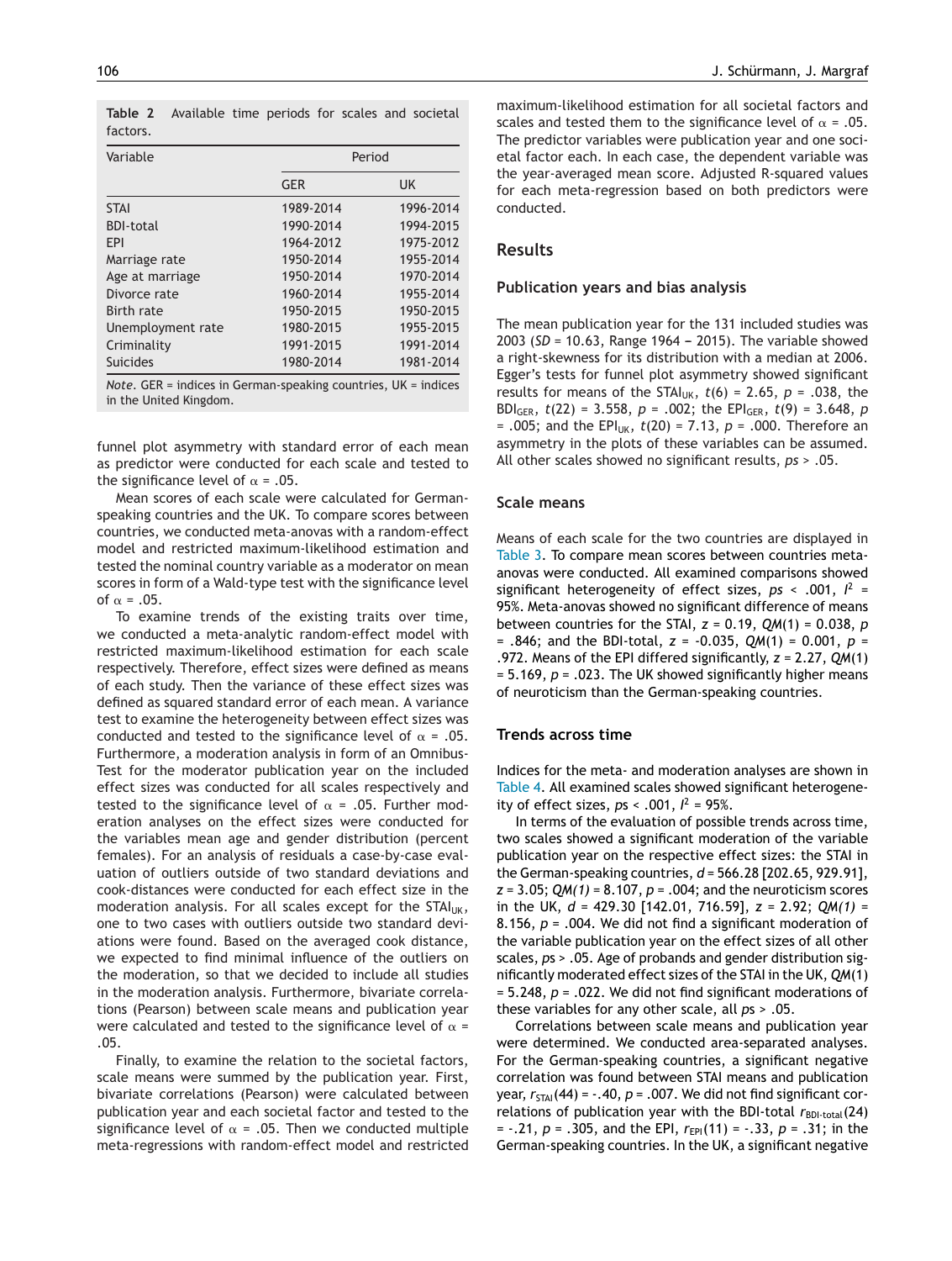<span id="page-5-0"></span>

| Table 3          |                         |          | Indices of scales for German-speaking countries and the UK. |               |                               |    |        |      |  |
|------------------|-------------------------|----------|-------------------------------------------------------------|---------------|-------------------------------|----|--------|------|--|
| Variable         | Countries               | n        | M(SD)                                                       | SE            | Range                         | k  | $QM^a$ | р    |  |
| <b>STAI</b>      | <b>GER</b><br><b>UK</b> | 44<br>8  | 38.07 (5.03)<br>38.37 (2.84)                                | 0.75<br>1.004 | $31.3 - 56$<br>34.17-41.82    | 52 | 0.038  | .846 |  |
| <b>BDI-total</b> | <b>GER</b><br><b>UK</b> | 24<br>22 | 0.30(0.19)<br>0.30(0.20)                                    | 0.03<br>0.043 | $0.06 - 0.80$<br>$0.1 - 1.07$ | 46 | 0.001  | .972 |  |
| <b>EPI</b>       | <b>GER</b><br><b>UK</b> | 11<br>22 | 7.87(2.54)<br>10.75(3.74)                                   | 0.76<br>0.798 | $2.8 - 11.8$<br>5.47-23.88    | 33 | 5.169  | .023 |  |

*Note*. n = sample sizes; M = mean; SD = standard deviation; SE = standard error of mean; k = case sizes of the meta-anova; QM = test-statistic of the meta-anova; a = degrees of freedom for all Wald-tests = 1; p = p-value of test statistic.

**Table 4** Indices of the meta- and moderation analyses for scale means. Variable Countries *k d <sup>2</sup> df QE pQE QM<sup>a</sup> pQM* STAI GER UK 44 8 566.28 506.85 20.36 5.66 42 6 1334.81 31.91 .000 .000 8.107 2.290 .004 .130 BDI-total GER UK 24 22 13.56 -3.67 0.04 0.03 22 20 6667.82 3290.33 .000 .000 1.102 0.064 .293 .800 EPI GER UK 11  $22$ 119.91 429.30 6.47 9.82 9  $20$ 494.98 3013.99  $000$ .000 1.204 8.156 .273 .004

*Note*. k = case size; d = estimated coefficient of the model;  $\tau^2$  = estimated amount of residual heterogeneity; df = degrees of freedom of test for heterogeneity; QE = Q-value of test for heterogeneity;  $p_{OE}$  = p-value for heterogeneity; QM = test statistic of Omnibus-test for moderator publication year;  $a =$  degrees of freedom for all Omnibus-tests = 1;  $p_{QM} = p$ -value for moderation.

correlation between publication year and the neuroticism scores of the EPI was found, *r*(22) = -.54, *p* = .009. We did not find significant correlations of the publication year to the STAI, *r*(8) = -.47 *p* = .237; and the BDI-total, *r*(22) = .03, *p* = .880; in the UK. Scales *z*-scores over the examined time period are shown in [Figure](#page-6-0) 2.

#### **Relation to societal factors**

For the German-speaking countries, marriage rate, age at marriage, divorce rate, birth rate and rate of suicides were highly associated with year of publication, *p*s < .001. On the other hand, criminality,  $r(25) = -.31$ ,  $p = .123$ , and unemployment rate, *r*(31) = .06, *p* = .727, were not correlated to time. For the UK, all societal factors were highly correlated with the publication year, *p*s < .001. Marriage rate, birth rate, criminality, and rate of suicides showed negative relations, while all other factors were positively associated with time.

Multiple meta-regressions were calculated to predict year-averaged scale means based on publication year and the respective societal factors. [Table](#page-7-0) 5 shows coefficients of the meta-regression for societal factors in comparison between countries. For the STAI (GER) significant predictors were age at marriage of females, *z* = -2.16, *p* = .030, *R<sup>2</sup>* = .391 and unemployment rate, *z* = -2.70, *p* = .007, *R<sup>2</sup>* = .46. Mean scores of the EPI (GER) were significantly predicted by age at marriage of males, *z* = -4.673, *p* = .000, *R<sup>2</sup>* = .83; and females,  $z = -2.1473$ ,  $p = .032$ ,  $R^2 = .465$ ; as by unemployment rate, *z* = -2.54, *p* = .011, *R<sup>2</sup>* = .56. We found no societal factor to be a significant predictor for any scale mean scores in the UK, all *p*s *> .05*

## **Discussion**

The main aim of our study was to examine whether the secular trend of increasing levels of anxiety, depression and neuroticism found in North America would also exist in samples from two European major language areas. In addition, we also wanted to explore societal factors that might possibly be connected to the course of the examined traits. In contrast to the North American reports, however, we found no increase in anxious, depressive and neurotic traits for the examined European countries in an analysis that included the complete time-span since the introduction of the most popular psychometric scales for these traits. Samples of German-speaking countries and the UK showed similar means of the STAI and the BDI-total, but overall neuroticism mean scores were significantly higher in the UK. In terms of the examination of possible trends in the temporal development, our results showed a significant moderation effect of the moderator publication year for the STAI in the German-speaking countries and in the neuroticism scores in the UK. We did not find a significant moderation effect of the publication year for any other scale. Furthermore, significant negative correlations of the publication year were found for the STAI scores in German-speaking countries and for neuroticism scores in the UK. Therefore, a decrease of trait anxiety in German-speaking countries and neuroticism in the UK can be assumed. For all other scales, no linear change over the years can be assumed in both countries.

The analysis of the societal factors showed high and significant associations of publication year to all factors in the UK and most factors in the German-speaking countries. Unemployment rate and general criminality were not significantly correlated to publication year in the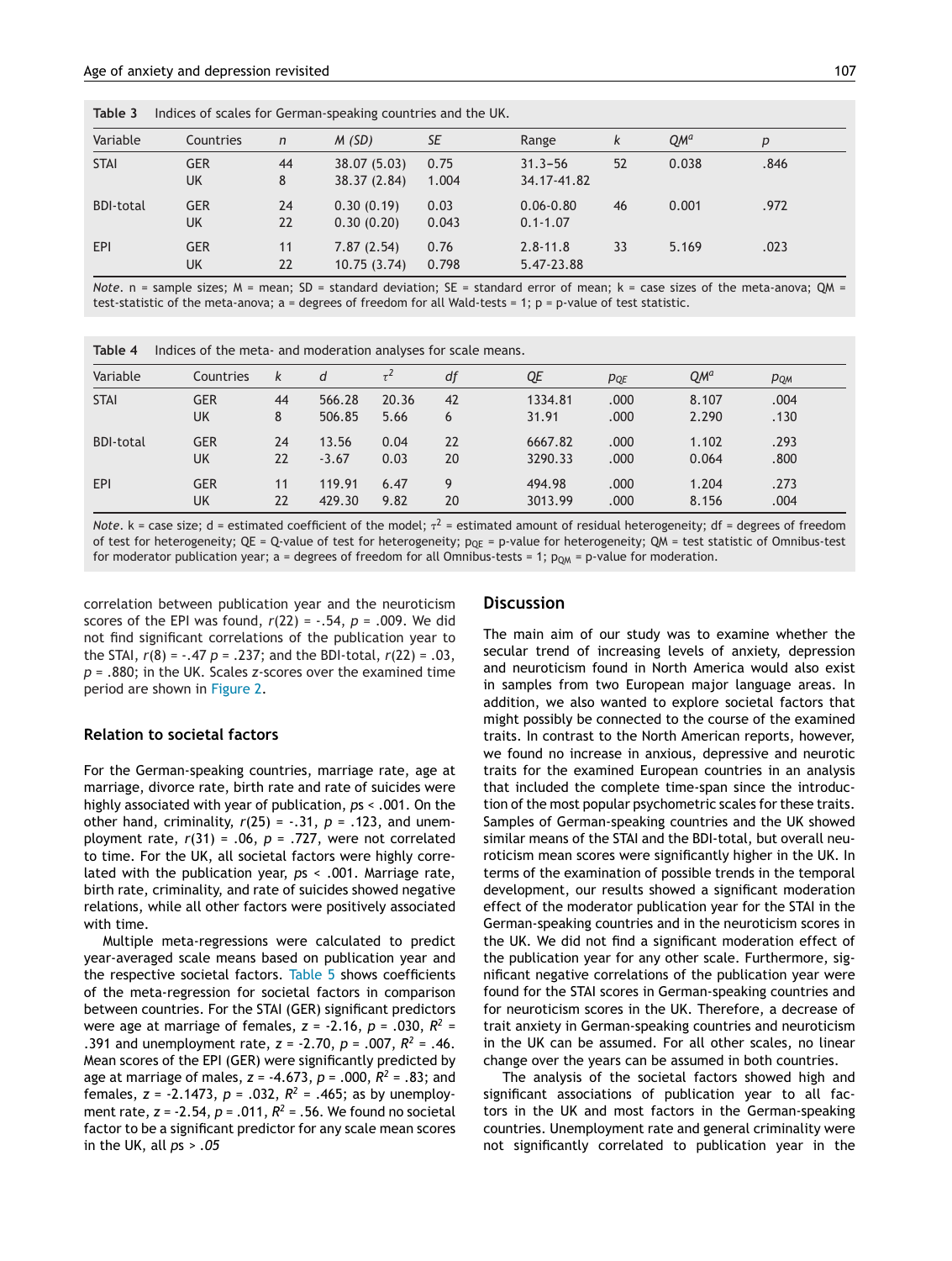<span id="page-6-0"></span>

**Figure 2** Scatter charts of *z*-scores for the STAI, the BDI-total and neuroticism over the examined time period. The values of the German-speaking countries are shown on the left, those from the UK on the right. For each chart a linear trend line is displayed.

German-speaking countries. Furthermore, trait anxiety and neuroticism were significantly predicted by the factors age at marriage and unemployment rate in the German-speaking countries whereas no such associations were found for the UK.

Our findings in two European populations are in direct contrast to the evidence for North America: Rather than an increase in anxious, depressive and neurotic traits in the last decades, our results even suggest a decrease in trait

anxiety in the German-speaking countries and in neuroticism in the UK for the examined period. Unlike our second hypothesis, most included societal factors showed no association with the scores of the questionnaires. However, our findings do not contradict the results of Twenge and colleagues as they were gained in different societies. Their evidence clearly showed that in certain social structures anxious and depressive symptoms are increasing and that specific societal factors have an influence on the social structure. In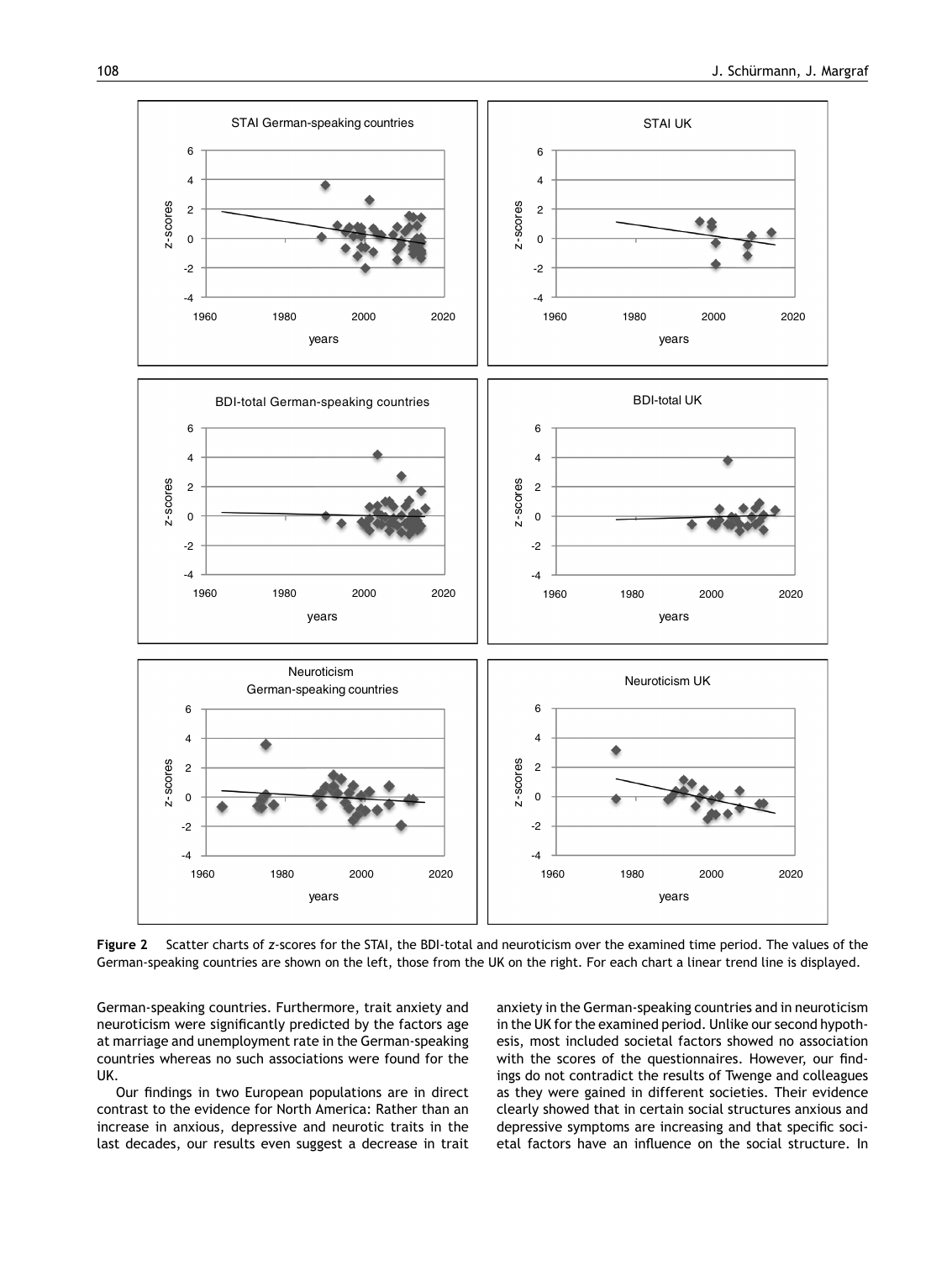<span id="page-7-0"></span>

| Coefficients<br>Countries<br>$\beta$<br>$QM^b$ |                                                       |                      |                           | Divorce<br>rate                      |                  | Birth rate Unemployment<br>rate | Criminality Suicides |                                                                                                                                                                                                                          |
|------------------------------------------------|-------------------------------------------------------|----------------------|---------------------------|--------------------------------------|------------------|---------------------------------|----------------------|--------------------------------------------------------------------------------------------------------------------------------------------------------------------------------------------------------------------------|
|                                                |                                                       |                      |                           |                                      |                  |                                 |                      |                                                                                                                                                                                                                          |
|                                                | 0.000                                                 | $-3.313$             | $-7.816$                  | $-0.000$                             | 0.000            | $-1.778$ **                     | $-0.000$             | $-0.000$                                                                                                                                                                                                                 |
|                                                | 4.067                                                 | $7.654*$             | 12.920                    | 4.370                                | 4.299            | $16.611***$                     | 2.127                | 4.111                                                                                                                                                                                                                    |
| k                                              | 19                                                    | $18\,$               | 18                        | 19                                   | 19               | 18                              | 17                   | 19                                                                                                                                                                                                                       |
| $\beta$                                        | 0.000                                                 | $-9.129$             | $-14.234$                 | 0.000                                | 0.000            | 1.915                           | $-0.000$             | $-0.000$                                                                                                                                                                                                                 |
| $QM^b$                                         | 0.139                                                 | 2.118                | 1.537                     | 0.792                                | 1.241            | 1.573                           | 0.918                | 0.123                                                                                                                                                                                                                    |
| k                                              | 6                                                     | 6                    | 6                         | 6                                    | 6                | 6                               | 6                    | 6                                                                                                                                                                                                                        |
| $\beta$                                        | $-0.000$                                              | 0.007                | 0.043                     | $-0.000$                             | 0.000            | 0.036                           | 0.000                | $-0.000$                                                                                                                                                                                                                 |
|                                                | 0.058                                                 | 0.052                | 0.121                     | 0.050                                | 0.135            | 2.119                           | 2.916                | 0.068                                                                                                                                                                                                                    |
| $\boldsymbol{k}$                               | 13                                                    | 13                   | 13                        | 13                                   | 13               | 13                              | 12                   | 13                                                                                                                                                                                                                       |
| $\beta$                                        | 0.000                                                 | 0.272                | 0.340                     | 0.000                                | $-0.000$         | $-0.035$                        | 0.000                | $-0.000$                                                                                                                                                                                                                 |
| $QM^b$                                         | 0.106                                                 | 1.127                | 1.226                     | 4.957                                | 3.474            | 2.263                           | 5.274                | 1.420                                                                                                                                                                                                                    |
| k                                              | 14                                                    | 14                   | 14                        | 14                                   | 15               | 15                              | 14                   | 14                                                                                                                                                                                                                       |
|                                                | $-0.000$                                              | $-21.401***$         | $-18.574$ *               | $-0.000$                             | $-0.000$         | $-1.838$ <sup>*</sup>           | $-0.000$             | 0.002                                                                                                                                                                                                                    |
|                                                | 0.467                                                 | 27.500***            |                           | 3.076                                | 0.6125           | 8.607                           | 1.151                | 1.114                                                                                                                                                                                                                    |
| k                                              | 11                                                    | 6                    | 6                         | 8                                    | 11               | 6                               | 6                    | $\overline{7}$                                                                                                                                                                                                           |
|                                                |                                                       |                      |                           | $-0.000$                             | 0.000            | $-007$                          |                      | $-0.002$                                                                                                                                                                                                                 |
|                                                |                                                       |                      |                           |                                      |                  |                                 |                      | 1.641                                                                                                                                                                                                                    |
|                                                |                                                       |                      |                           |                                      |                  |                                 |                      | 16                                                                                                                                                                                                                       |
| GER<br><b>GER</b>                              | $QM^b$<br>$\beta$<br>$QM^b$<br>$\beta$<br>$QM^b$<br>k | 0.000<br>8.228<br>17 | $-0.872$<br>7.471<br>$17$ | 6.345<br>$-1.076$<br>$7.660^*$<br>17 | 12.759**<br>$17$ | 8.905<br>$17$                   | 6.748<br>17          | $-0.000$<br>0.091<br>13<br>Note. a = Means of scales averaged by year of publication; b = degrees of freedom for all Omnibus-tests = 2; $\beta$ = estimated model-coefficient of meta-regression; QM = test statistic of |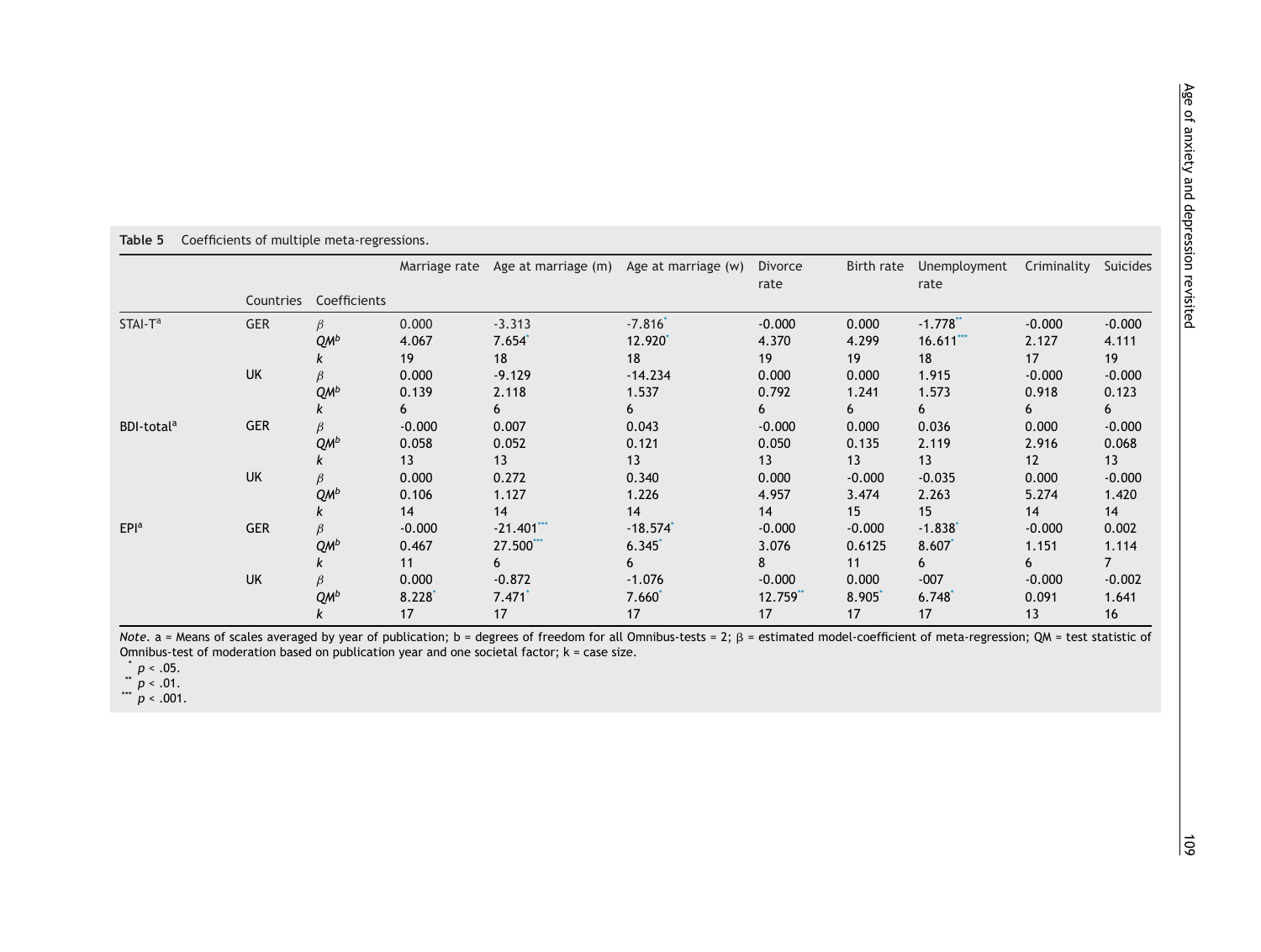line with this argumentation, our results show that in the examined European societies other influencing factors may play a role in the course of anxiety, depressive symptoms and neuroticism. For instance, higher age at first marriage is significantly related to lower scores of trait anxiety and neuroticism in the German-speaking countries. This may point to a contrary impact of this factor in different societies. A possible explanation of this effect could be that older age at marriage is connected to a higher marital stability [\(Rotz,](#page-10-0) 2016).

Furthermore, it is important to consider the differences in secular trends of the societal factors between Germany, the UK and North American societies. Three of the examined factors showed, beside natural fluctuations, a different linear course in the European countries: unemployment rate, criminality and suicide rate. In comparison, our results displayed that unemployment rate showed no change in the German-speaking countries whereas it slightly increased over the years in the United States. Overall criminality is decreasing in the German-speaking countries and England, whereas it is relatively stable in North America. Finally, the suicide rate is significantly decreasing in the European countries, whereas this factor showed no linear change in the U.S. in the past decades. The different temporal courses of these factors could reflect differences in social structures and their influences on mental health in different countries. Thus, unemployment rate showed a significant prediction of trait anxiety and neuroticism in the German-speaking countries. Some authors emphasize the role of unemployment on general mental health (Kessler & Bromet, 2013; Meertens et al., 2003; Wanberg, 2012). Other relevant influences on anxiety and depression that differ between cultures might include personal value orientations [\(Maercker](#page-9-0) et al., 2015), currently discussed social values like consumerism and individualism (Joshanloo & Jarden, 2016; Mikucka, 2014; Passini, 2013), positive mental health ([Lukat](#page-9-0) et al., 2017; Lukat, Margraf, Lutz, van der Veld, & Becker, 2016; Schönfeld, Brailovskaia, & Margraf, 2017), avoidance behaviour (Rudaz, [Ledermann,](#page-10-0) Margraf, Becker, & Craske, 2017) as well as macro-social factors such as wealth, justice and freedom ([Scholten,](#page-10-0) Velten, Neher, & Margraf, 2017; Steel, Taras, Uggerley, & Bosco, 2017).

This study has several limitations. First, for some scales we found only a few studies with a healthy community sample. This led to low power in the meta-analytic and correlative operations. This also resulted in a great restriction of the examined time period for some scales. Furthermore, it is a structural problem that many versions of the BDI were used. The transformation we conducted could have led to a distortion of the results, however, a separate analysis of the data only with the BDI-I and BDI-II revealed no differences to the results found, which included all versions. Another limitation is based on the general publication process. Most studies found were published in the past ten to fifteen years, which led to an overrepresentation of this time period in the data. Our statistical analyses also may indicate publication biases in a number of included scales. Moreover, studies that use different methodological strategies have been included in our analysis, which may cause heterogeneity in the average estimations. Finally, the cross-cultural measurement invariance of the investigated scales has hardly ever been tested although the principal feasibility of these tests has been established (e. g., for depression, anxiety and stress scales: [Scholten,](#page-10-0) Velten, Bieda, Zhang, & Margraf, 2017; for positive mental health scale: Bieda, [Hirschfeld,](#page-9-0) Schönfeld, Brailovskaia, Zhang, & Margraf, 2017).

A central question raised by our study is the nature of the course of anxiety, depressive symptoms and neuroticism as well as possible relationships with societal factors in different societies. As a first step we examined two populations from Europe. A further examination of other European countries as well as other countries, e.g., Asia and Latin America, in comparison with North America is needed. In respect to the results of our paper an important point of further research should be to find out why anxious and neurotic traits are decreasing in (at least) some European countries in contrast to the increase found in North America. Especially societal factors such as the age at getting married that may have a contrary association to the development of the traits over time should be examined. On the other hand, factors such as employment rate, criminality and suicides that have a different course in different countries could be a key for a better understanding of these questions. Therefore, further cohort or longitudinal studies should examine which societal factors in different societies influence mental health. We also recommend simultaneous analyses in Europe and North America for future research. Another important aspect should be to examine how historical events affect the overall feeling of security or insecurity in the population. Finally, in the light of new data showing a possible unexpected protective effect of neuroticism on mortality [\(Gale,](#page-9-0) Cukic, Batty, [McIntosh,](#page-9-0) Weiss, & Deary, 2017), the relationships with somatic health and mortality data should be taken into account.

## **[Conclusion](#page-9-0)**

In the present study we examined the temporal course of anxious, depressive and neurotic traits in the Germanspeaking and British populations over the past decades. In contrast to evidence from North America, we did not find an increase, instead a decrease for some of the constructs. Most included societal factors showed no association with the course of these traits. Our results are significant in showing that North American findings cannot simply be generalized to other regions of the world and that different societal structures may be related to different courses in mental health issues.

## **Funding**

This study was funded by the Alexander von Humboldt professorship awarded to Jürgen Margraf. The authors like to thank Olga Remeniuk, Ksenia Kortikova, Gerrit Hirschfeld and Helen Copeland-Vollrath for their special support.

## **Appendix A. Supplementary data**

Supplementary data associated with this article can be found, in the online version, at [doi:10.1016/](http://dx.doi.org/10.1016/j.ijchp.2018.02.002) [j.ijchp.2018.02.002.](http://dx.doi.org/10.1016/j.ijchp.2018.02.002)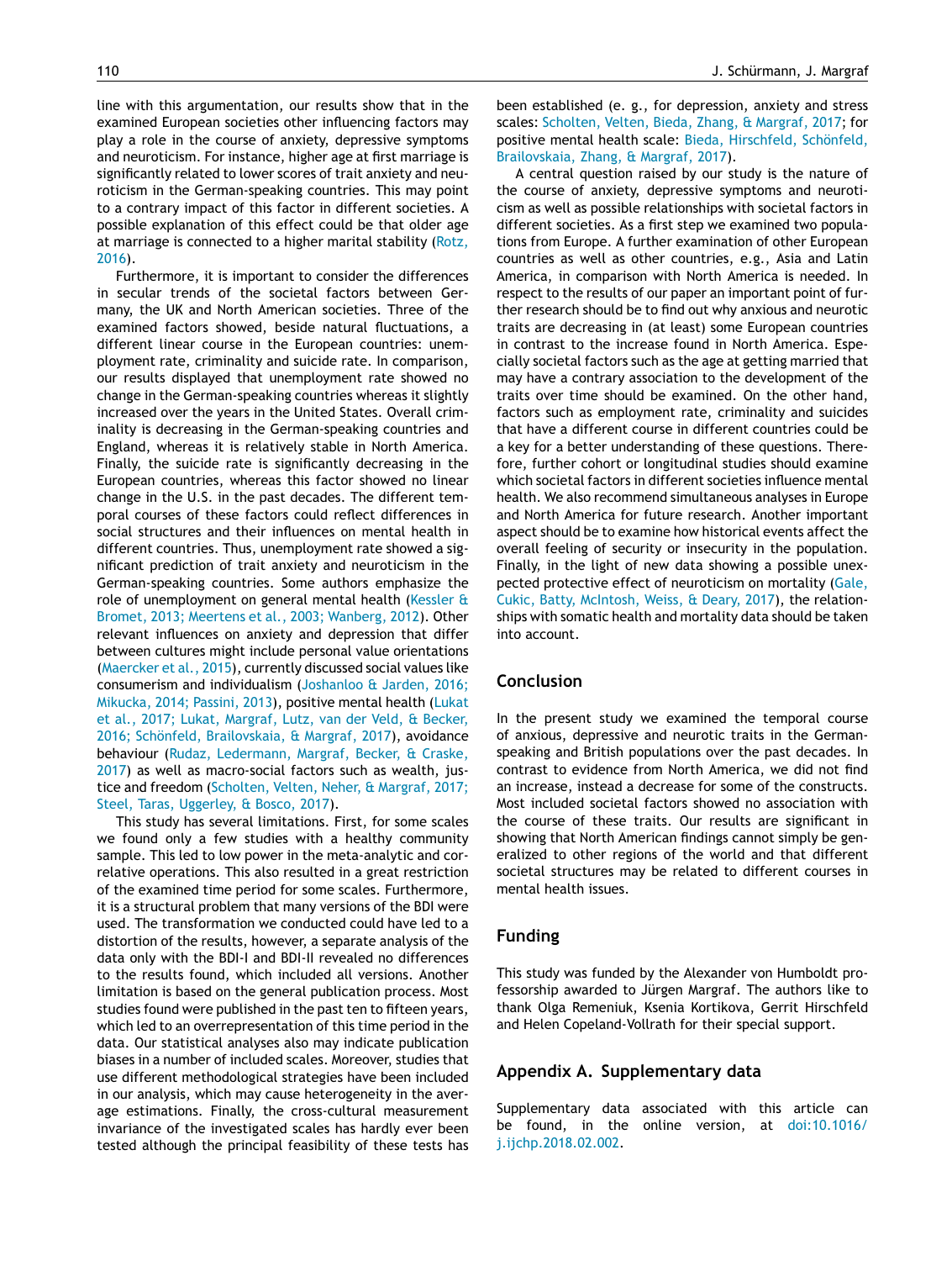#### <span id="page-9-0"></span>**References**

- Achenbach, T. M., Dumenci, L., & Rescorla, L. A. (2003). Are American children's problems still getting worse? A 23-year comparison. Journal of Abnormal Child Psychology, 31, 1-11. [http://dx.doi.org/10.1023/A:1021700430364](dx.doi.org/10.1023/A:1021700430364)
- Alesina, A., Di Tella, R., & MacCulloch, R. (2004). Inequality and happiness: Are Europeans and Americans different? *Journal of* Public *Economics*, 88, 2009-2042. [http://dx.doi.org/10.1016/](dx.doi.org/10.1016/j.jpubeco.2003.07.006) [j.jpubeco.2003.07.006](dx.doi.org/10.1016/j.jpubeco.2003.07.006)
- Beck, A. T., Ward, C. H., Mendelson, M., Mock, J., & Erbaugh, J. (1961). [An](http://refhub.elsevier.com/S1697-2600(18)30005-X/sbref0015) [inventory](http://refhub.elsevier.com/S1697-2600(18)30005-X/sbref0015) [for](http://refhub.elsevier.com/S1697-2600(18)30005-X/sbref0015) [measuring](http://refhub.elsevier.com/S1697-2600(18)30005-X/sbref0015) [depression.](http://refhub.elsevier.com/S1697-2600(18)30005-X/sbref0015) *[Archives](http://refhub.elsevier.com/S1697-2600(18)30005-X/sbref0015) [of](http://refhub.elsevier.com/S1697-2600(18)30005-X/sbref0015) [General](http://refhub.elsevier.com/S1697-2600(18)30005-X/sbref0015) [Psychiatry](http://refhub.elsevier.com/S1697-2600(18)30005-X/sbref0015)*[,](http://refhub.elsevier.com/S1697-2600(18)30005-X/sbref0015) [4](http://refhub.elsevier.com/S1697-2600(18)30005-X/sbref0015), [561](http://refhub.elsevier.com/S1697-2600(18)30005-X/sbref0015)-[571.](http://refhub.elsevier.com/S1697-2600(18)30005-X/sbref0015)
- Beck, U. (1992). *[Risk](http://refhub.elsevier.com/S1697-2600(18)30005-X/sbref0020) [Society:](http://refhub.elsevier.com/S1697-2600(18)30005-X/sbref0020) [Towards](http://refhub.elsevier.com/S1697-2600(18)30005-X/sbref0020) [a](http://refhub.elsevier.com/S1697-2600(18)30005-X/sbref0020) [New](http://refhub.elsevier.com/S1697-2600(18)30005-X/sbref0020) [Modernity](http://refhub.elsevier.com/S1697-2600(18)30005-X/sbref0020)*[.](http://refhub.elsevier.com/S1697-2600(18)30005-X/sbref0020) [London:](http://refhub.elsevier.com/S1697-2600(18)30005-X/sbref0020) [Sage](http://refhub.elsevier.com/S1697-2600(18)30005-X/sbref0020) [Publications](http://refhub.elsevier.com/S1697-2600(18)30005-X/sbref0020) [Ltd.](http://refhub.elsevier.com/S1697-2600(18)30005-X/sbref0020)
- Bieda, A., Hirschfeld, G., Schönfeld, P., Brailovskaia, J., Zhang, X. C., & Margraf, J. (2017). Universal Happiness? Cross-Cultural Measurement Invariance of Scales Assessing Positive Mental Health. Psychological Assessment, 29, 408-421. [http://dx.doi.org/10.1037/pas0000353](dx.doi.org/10.1037/pas0000353)
- Blanchflower, D. G., & Oswald, A. J. (2004). Well-being over time in Britain and the USA. *Journal of Public Economics*, *88*, 1359-1386. [http://dx.doi.org/10.1016/S0047-2727\(02\)00168-8](dx.doi.org/10.1016/S0047-2727(02)00168-8)
- Bor, W., Dean, A. J., Najman, J., & Hayatbakhsh, R. (2014). Are child and adolescent mental health problems increasing in the 21st century? A systematic review. *Australian & New* Zealand Journal of Psychiatry, 48, 606-616. [http://dx.doi.org/](dx.doi.org/10.1177/0004867414533834) [10.1177/0004867414533834](dx.doi.org/10.1177/0004867414533834)
- Brand, J. E. (2015). The Far-Reaching Impact of Job Loss and Unemployment. Annual Review of Sociology, 41, 359-375. [http://dx.doi.org/10.1146/annurev-soc-071913-043237](dx.doi.org/10.1146/annurev-soc-071913-043237)
- Brault, M.-C., Meuleman, B., & Bracke, P. (2012). Depressive symptoms in the Belgian population: Disentangling age and cohort effects. *Social Psychiatry and Psychiatric Epidemiology*, *47*, 903-915. [http://dx.doi.org/10.1007/s00127-011-0398-0](dx.doi.org/10.1007/s00127-011-0398-0)
- Bremberg, S. (2015). Mental health problems are rising more in Swedish adolescents than in other Nordic countries and the Netherlands. Acta Paediatrica, 104, 997-1004. [http://dx.doi.org/10.1111/apa.13075](dx.doi.org/10.1111/apa.13075)
- Clark, A., Georgellis, Y., & Sanfey, P. (2001). Scarring: The Psychological Impact of Past Unemployment. *Economica*, 68, 221-241. [http://dx.doi.org/10.1111/1468-0335.00243](dx.doi.org/10.1111/1468-0335.00243)
- Collishaw, S., Maughan, B., Natarajan, L., & Pickles, A. (2010). Trends in adolescent emotional problems in England: A comparison of two national cohorts twenty years apart. *Journal of Child Psychology and Psychiatry, 51, 885-894.* [http://dx.doi.org/10.1111/j.1469-7610.2010.02252.x](dx.doi.org/10.1111/j.1469-7610.2010.02252.x)
- Costello, E. J., Erkanli, A., & Angold, A. (2006). Is there an epidemic of child or adolescent depression? *Journal of Child* Psychology and Psychiatry, 47, 1263-1271. [http://dx.doi.org/](dx.doi.org/10.1111/j.1469-7610.2006.01682.x) [10.1111/j.1469-7610.2006.01682.x](dx.doi.org/10.1111/j.1469-7610.2006.01682.x)
- Cruwys, T., Haslam, S. A., Dingle, G. A., Haslam, C., & Jetten, J. (2014). Depression and Social Identity. *Personality* and Social Psychology Review, 18, 215-238. [http://dx.doi.org/](dx.doi.org/10.1177/1088868314523839) [10.1177/1088868314523839](dx.doi.org/10.1177/1088868314523839)
- Eggert, O. (1974). *[Eysenck-Persönlichkeits-Inventar](http://refhub.elsevier.com/S1697-2600(18)30005-X/sbref0075) [EPI](http://refhub.elsevier.com/S1697-2600(18)30005-X/sbref0075) [1.](http://refhub.elsevier.com/S1697-2600(18)30005-X/sbref0075) [Auflage](http://refhub.elsevier.com/S1697-2600(18)30005-X/sbref0075)*[.](http://refhub.elsevier.com/S1697-2600(18)30005-X/sbref0075) [Göttingen:](http://refhub.elsevier.com/S1697-2600(18)30005-X/sbref0075) [Hogrefe.](http://refhub.elsevier.com/S1697-2600(18)30005-X/sbref0075)
- Eysenck, S. B. G., & Eysenck, H. J. (1964). [An](http://refhub.elsevier.com/S1697-2600(18)30005-X/sbref0080) [improved](http://refhub.elsevier.com/S1697-2600(18)30005-X/sbref0080) [short](http://refhub.elsevier.com/S1697-2600(18)30005-X/sbref0080) [ques](http://refhub.elsevier.com/S1697-2600(18)30005-X/sbref0080)[tionnaire](http://refhub.elsevier.com/S1697-2600(18)30005-X/sbref0080) [for](http://refhub.elsevier.com/S1697-2600(18)30005-X/sbref0080) [the](http://refhub.elsevier.com/S1697-2600(18)30005-X/sbref0080) [measurement](http://refhub.elsevier.com/S1697-2600(18)30005-X/sbref0080) [of](http://refhub.elsevier.com/S1697-2600(18)30005-X/sbref0080) [extraversion](http://refhub.elsevier.com/S1697-2600(18)30005-X/sbref0080) [and](http://refhub.elsevier.com/S1697-2600(18)30005-X/sbref0080) [neuroticism.](http://refhub.elsevier.com/S1697-2600(18)30005-X/sbref0080) *[Life](http://refhub.elsevier.com/S1697-2600(18)30005-X/sbref0080) [Sciences](http://refhub.elsevier.com/S1697-2600(18)30005-X/sbref0080)*[,](http://refhub.elsevier.com/S1697-2600(18)30005-X/sbref0080) [305](http://refhub.elsevier.com/S1697-2600(18)30005-X/sbref0080), 1103-1109.
- Gale, C. R., Cukić, I., Batty, G. D., McIntosh, A. M., Weiss, A., & Deary, I. J. (2017). When Is Higher Neuroticism Protective Against Death? Findings From UK Biobank. *Psychological Science*, 28, 1345-1357. [http://dx.doi.org/10.1177/0956797617709813](dx.doi.org/10.1177/0956797617709813)
- Gentile, B., Twenge, J. M., & Campbell, W. K. (2010). Birth cohort differences in self-esteem, 1988-2008: A crosstemporal meta-analysis. *Review of General Psychology*, *14*, 261. [http://dx.doi.org/10.1037/a0019919](dx.doi.org/10.1037/a0019919)
- Hautzinger, M., Bailer, M., Worall, H., & Keller, F. (1994). [Beck-](http://refhub.elsevier.com/S1697-2600(18)30005-X/sbref0095)[Depressions-Inventar](http://refhub.elsevier.com/S1697-2600(18)30005-X/sbref0095) [\(BDI\).](http://refhub.elsevier.com/S1697-2600(18)30005-X/sbref0095) [In](http://refhub.elsevier.com/S1697-2600(18)30005-X/sbref0095) *[Testhandbuch.](http://refhub.elsevier.com/S1697-2600(18)30005-X/sbref0095) [1.](http://refhub.elsevier.com/S1697-2600(18)30005-X/sbref0095) [Auflage](http://refhub.elsevier.com/S1697-2600(18)30005-X/sbref0095)*[.](http://refhub.elsevier.com/S1697-2600(18)30005-X/sbref0095) [Bern,](http://refhub.elsevier.com/S1697-2600(18)30005-X/sbref0095) [Göttingen,](http://refhub.elsevier.com/S1697-2600(18)30005-X/sbref0095) [Toronto,](http://refhub.elsevier.com/S1697-2600(18)30005-X/sbref0095) [Seattle:](http://refhub.elsevier.com/S1697-2600(18)30005-X/sbref0095) [Huber.](http://refhub.elsevier.com/S1697-2600(18)30005-X/sbref0095)
- Hofstede, G., & McCrae, R. R. (2004). Personality and Culture Revisited: Linking Traits and Dimensions of Culture. *Cross-Cultural Research*, *38*, 52---88. [http://dx.doi.org/10.1177/](dx.doi.org/10.1177/1069397103259443) [1069397103259443](dx.doi.org/10.1177/1069397103259443)
- Jenny, M., Pachur, T., Williams, S. L., Becker, E., & Margraf, J. (2013). Simple Rules for Detecting Depression. *Journal of Applied Research in Memory and Cognition*, 2, 149-157. [http://dx.doi.org/10.1016/j.jarmac.2013.06.001](dx.doi.org/10.1016/j.jarmac.2013.06.001)
- Joshanloo, M., & Jarden, A. (2016). Individualism as the moderator of the relationship between hedonism and happiness: A study in 19 nations. *Personality and Individual Differ*ences, 94(Supplement C), 149-152. [http://dx.doi.org/10.1016/](dx.doi.org/10.1016/j.paid.2016.01.025) [j.paid.2016.01.025](dx.doi.org/10.1016/j.paid.2016.01.025)
- Kessler, R. C., & Bromet, E. J. (2013). The Epidemiology of Depression Across Cultures. *Annual Review of Public Health*, 34, 119-138. [http://dx.doi.org/10.1146/annurev](dx.doi.org/10.1146/annurev-publhealth-031912-114409)[publhealth-031912-114409](dx.doi.org/10.1146/annurev-publhealth-031912-114409)
- Kotov, R., Gamez, W., Schmidt, F., & Watson, D. (2010). Linking ''big'' personality traits to anxiety, depressive, and substance use disorders: A meta-analysis. *Psychological Bulletin*, *136*, 768-821. [http://dx.doi.org/10.1037/a0020327](dx.doi.org/10.1037/a0020327)
- Kozina, A. (2014). Developmental and time-related trends of anxiety from childhood to early adolescence: Two-wave cohort study. *European Journal of Developmental Psychology, 11, 546-559.* [http://dx.doi.org/10.1080/17405629.2014.881284](dx.doi.org/10.1080/17405629.2014.881284)
- Laux, L., Glanzmann, P., Schaffner, P., & Spielberger, C. D. (1981). *[Das](http://refhub.elsevier.com/S1697-2600(18)30005-X/sbref0130) [State-Trait-Angstinventar.](http://refhub.elsevier.com/S1697-2600(18)30005-X/sbref0130) [Theoretische](http://refhub.elsevier.com/S1697-2600(18)30005-X/sbref0130) [Grundlagen](http://refhub.elsevier.com/S1697-2600(18)30005-X/sbref0130) [und](http://refhub.elsevier.com/S1697-2600(18)30005-X/sbref0130) [Handanweisung](http://refhub.elsevier.com/S1697-2600(18)30005-X/sbref0130)*[.](http://refhub.elsevier.com/S1697-2600(18)30005-X/sbref0130) [Weinheim:](http://refhub.elsevier.com/S1697-2600(18)30005-X/sbref0130) [Beltz](http://refhub.elsevier.com/S1697-2600(18)30005-X/sbref0130) [Test.](http://refhub.elsevier.com/S1697-2600(18)30005-X/sbref0130)
- Lester, D. (2013). Hopelessness in undergraduate students around the world: A review. *Journal of Affective Disorders*, *150*, 1204-1208. [http://dx.doi.org/10.1016/j.jad.2013.04.055](dx.doi.org/10.1016/j.jad.2013.04.055)
- Lindfors, P., Solantaus, T., & Rimpelä, A. (2012). Fears for the future among Finnish adolescents in 1983-2007: From global concerns to ill health and loneliness. Journal of Adolescence, 35, 991-999. [http://dx.doi.org/10.1016/j.adolescence.2012.02.003](dx.doi.org/10.1016/j.adolescence.2012.02.003)
- Lukat, J., Becker, E. S., Lavallee, K. L., van der Veld, W. M., & Margraf, J. (2017). Predictors of Incidence, Remission and Relapse of Axis I Mental Disorders in Young Women: A Transdiagnostic Approach. *Clinical Psychology & Psychotherapy*, *24*, 322---331. [http://dx.doi.org/10.1002/cpp.2026](dx.doi.org/10.1002/cpp.2026)
- Lukat, J., Margraf, J., Lutz, R., van der Veld, W. M., & Becker, E. S. (2016). Psychometric properties of the Positive Mental Health Scale (PMH-scale). *BMC Psychology*, *4*, 8. [http://dx.doi.org/10.1186/s40359-016-0111-x](dx.doi.org/10.1186/s40359-016-0111-x)
- Maercker, A., Chi Zhang, X., Gao, Z., Kochetkov, Y., Lu, S., Sang, Z., Yang, S., Schneider, S., & Margraf, J. (2015). Personal value orientations as mediated predictors of mental health: A three-culture study of Chinese, Russian, and German university students. *International Journal of Clinical and Health Psychology*, 15, 8-17. [http://dx.doi.org/10.1016/j.ijchp.2014.06.001](dx.doi.org/10.1016/j.ijchp.2014.06.001)
- McMartin, S. E., Kingsbury, M., Dykxhoorn, J., & Colman, I. (2014). Time trends in symptoms of mental illness in children and adolescents in Canada. *Canadian Medical Association Journal*, *186*, E672-E678. [http://dx.doi.org/10.1503/cmaj.140064](dx.doi.org/10.1503/cmaj.140064)
- Meertens, V., Scheepers, P., & Tax, B. (2003). Depressive symptoms in the Netherlands 1975-1996: A theoretical framework and an empirical analysis of socio-demographic characteristics, gender differences and changes over time. *Sociology of Health & Illness*, 25, 208-231. [http://dx.doi.org/10.1111/1467-9566.00332](dx.doi.org/10.1111/1467-9566.00332)
- Mikucka, M. (2014). Does Individualistic Culture Lower the Well-Being of the Unemployed? Evidence from Europe. *Journal of Happiness Studies*, *15*, 673---691. [http://dx.doi.org/10.1007/](dx.doi.org/10.1007/s10902-013-9445-8) [s10902-013-9445-8](dx.doi.org/10.1007/s10902-013-9445-8)
- Moher, D., Liberati, A., Tetzlaff, J., Altman, D. G., & PRISMA Group. (2009). Preferred reporting items for systematic reviews